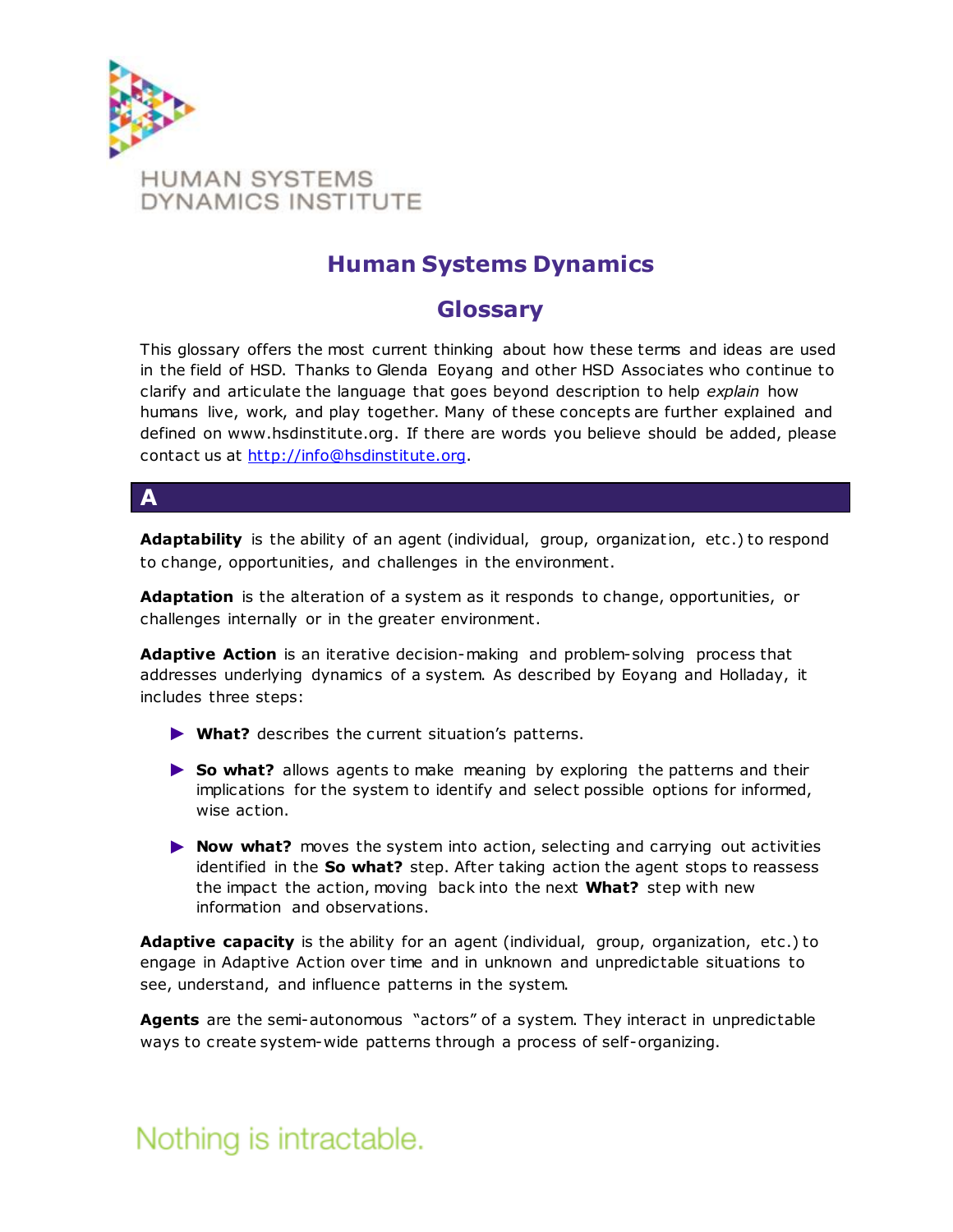**Attractor pattern** is a particular "trail" or recognizable pattern of change, created across time. Four types of attractor patterns contribute to our understanding of adaptive capacity.

- ► **Point attractor patterns** appear to converge toward one spot. Examples include traffic patterns that converge around the speed limit; children planning for their first day of school, and patterns of listening to and purchasing a particular musician's work. You can encourage point attractor patterns to increase the coherence in a system or to focus your system's energy on one event or outcome.
- ► **Periodic attractor patterns** occur in repeating cycles. Examples include activities around planning for seasonal products, behaviors and rituals related to payday and budget development, and regular attendance in a faith community. In human systems you can encourage periodic attractor patterns to increase predictability, agreement, and certainty, pulling people to greater coherence and stability.
- ► **Strange attractor patterns** emerge when there is a boundary that provides unlimited possibilities within. One example is the variability in particular relationships. Everyone has a general idea of what it is to be a mentor, but every mentor/mentee pair shares a unique relationship. The general definition is the boundary, with the multiple realities providing the unlimited possible patterns within. You can encourage strange attractor patterns to allow for and benefit from the variation and diversity inside a system or set boundary.
- ► **Random attractor patterns** describe systems where no pattern of change can be discerned currently. Examples include the time immediately after a disaster or a new cultural or learning experience. These attractor patterns offer freedom to explore new possibilities.

#### **B**

**Bifurcation** is a split in the system that occurs when the tension from differences become so profound that the container cannot hold them, and the exchanges are no longer sufficient to sustain flow of information and resources for system fitness. Under those conditions, the differences split the system into separate containers.

**Boundaries** (referred to by Eoyang, et.al. as "containers") are the regions of contact between different parts of a system. They can be formed by multiple conditions, including physical conditions (walls, distance); conceptual conditions (affiliation, love); geographic conditions (geographic borders, mountain ranges); or cultural conditions (traditions, ethnicity).

# Nothing is intractable.

HSD Glossary 06MAY16 Page 2 of 14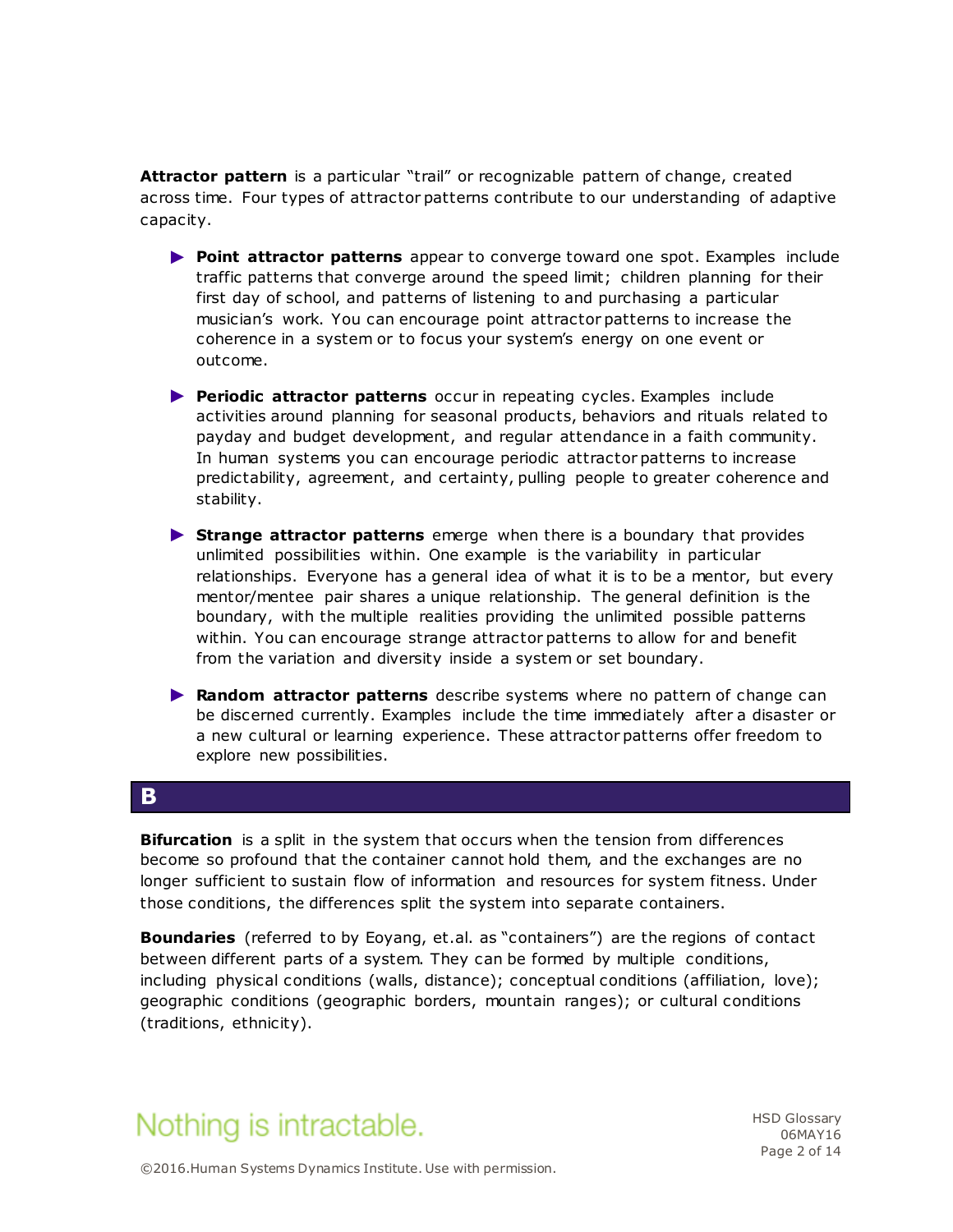**Butterfly effect** is the phenomenon also known as "sensitivity to initial conditions." Observations in nature have shown that, under some conditions, small actions in one part of the system can trigger large responses in another part of the system. While you cannot know what will trigger a response, you can use Adaptive Action to respond productively to butterfly effects. The steps of Adaptive Action help you see, understand, and influence patterns and to make continuous small adaptations to take greatest advantage of the sensitivity in the system.

#### **c**

**Three Kinds of Change** shape the variety of movement and action in a system, as defined by Eoyang and Holladay. Understanding each kind informs wise action.

- ► **Static change** is the simplest type of change. It depends on direction and force. It is predictable. Static change is about moving from Point A to Point B by applying force or external motivation/incentive. Only the starting and ending points of a process or effort are considered, with little or no attention to how those outcomes are achieved. *Incentives, rewards, or punishment provide the motivation for change in behavior or performance.*
- ► **Dynamic change** is more complicated, depending on direction, force, and time. When change is dynamic, it moves along a smooth trajectory toward a predictable end point. Like water shooting out of a hose, if pressure and angle are known, you can predict height and distance of the arc of water. *Dynamic change occurs according to developmental stages that can be described, tracked, and predicted, and externally-derived standards and benchmarks serve as measures of change.*
- ► **Dynamical change** results from multiple forces acting in unpredictable ways, generating surprising outcomes. It is emergent, unknown, and uncontrollable. While you can neither predict nor control how change will happen, you can set conditions that will be more likely to shape the emergent change. Adaptive Action is required to influence dynamical change. *Consider water dripping from a faucet. The rate of drops depends on too many factors to predict, precisely, when each drop will fall. The amount of deposit in the pipes; the temperature, wind, and humidity in the room; and the amount of water in the pipe interact in unpredictable ways to determine when drops will fall.*

In complex systems, we often choose one kind as the focus to be able to make sense of our experience, even knowing that in doing so, we may lose sight of valuable data. *When we consider skill development as static change, we can only know whether or not skill was developed. When we consider skill development as dynamic change, we can consider if the skill developed according to expected growth rates, level of expertise, etc. When we consider skill development as dynamical change, we can use multiple perspectives to understand and influence the rate, degree, needs of development.*

# Nothing is intractable.

HSD Glossary 06MAY16 Page 3 of 14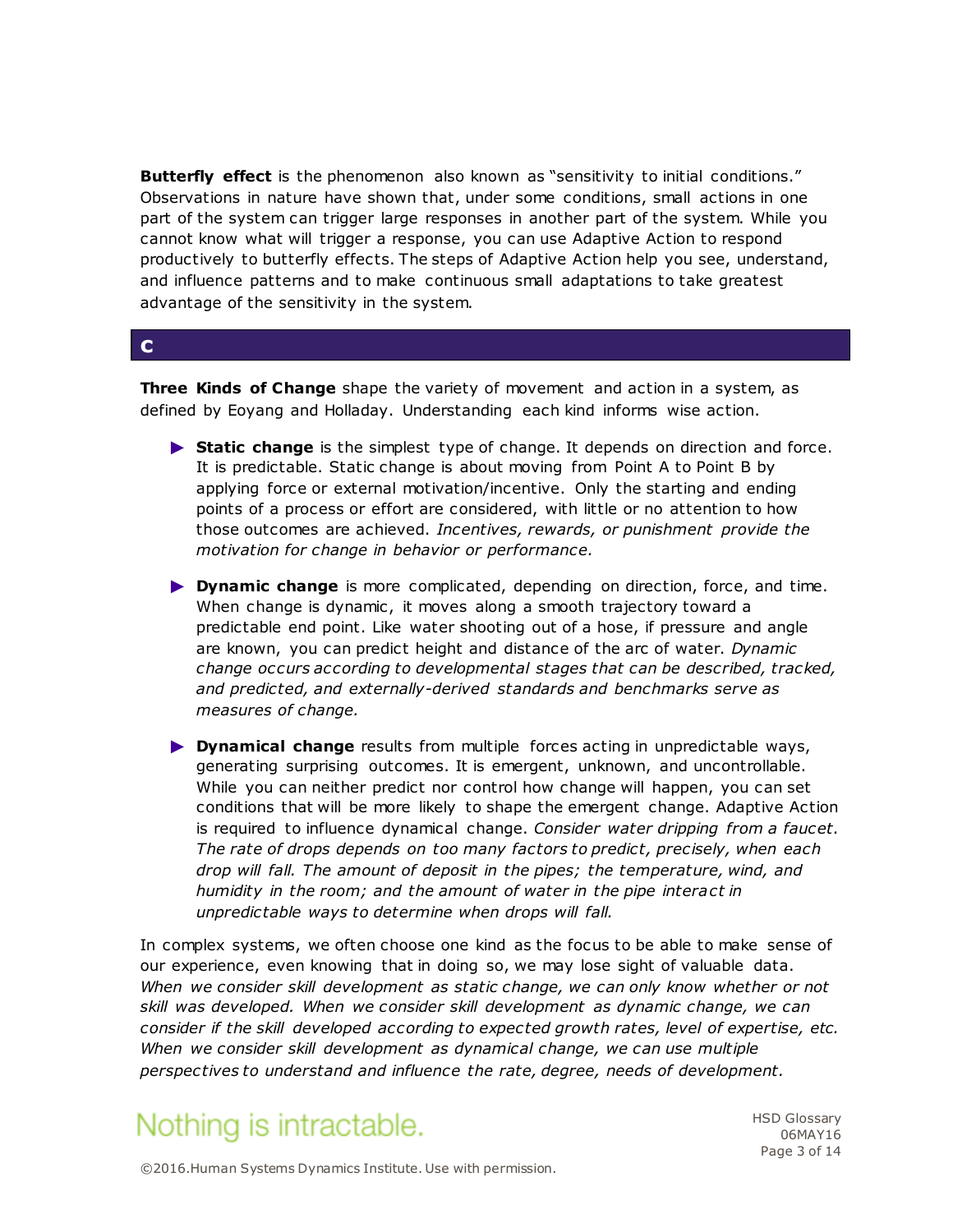**Coevolution** occurs when growth and development in one part of the system triggers similar changes in another part of the system. It is the result of the interdependent and massively entangled nature of the system itself.

**Coherence** is the degree of fitness (see Fitness) among parts of the system. Parts work together in logical and consistent ways to build a sustainable whole that finds fitness with the environment. Eoyang has identified seven characteristics of coherent systems.

- ► Shared goals shape the work of individual agents toward system fitness.
- ► Shared meaning contributes to coherent thought and action as patterns play themselves out across the landscape.
- ► Repeated patterns increase familiarity and productive redundancy in the system.
- ► Adaptation to internal and external changes enables the system to engage successfully in challenges and access opportunities to move toward greater fitness.
- ► Reduced internal tension requires less internal management of difference and results from the complementary nature of parts and processes in the system.
- ► Complementary functions ensure that all parts of the system carry out unique and interdependent roles to contribute to its fitness.
- ► Conserved energy means that the energy of the system is used to find greatest fitness in the environment rather than to resolve intolerable internal tension.
- ► Complex adaptive systems are made up of individual agents that interact in interdependent ways such that they create system-wide patterns. Those patterns subsequently influence the behaviors of the agents. Eoyang describes the degree of complexity in a CAS, as determined by the interaction of three system-wide conditions (see Conditions for Self-Organization, below).

**Complex Adaptive System** is defined by Kevin Dooley as a group of interdependent agents that interact in unpredictable ways, such that they form system-wide patterns. Those patterns, in turn, influence the subsequent behavior of the agents in the system. In HSD, we use this to understand a number of phenomena, such as the emergence of *patterns of culture in a community; the emergence of new thought patterns in learning; and the emergent patterns of group behavior, such as traffic patterns, mob formation, and family dynamics.*

**Conditions for Self-Organization** are the internal constraints that shape the speed, path, and direction of self-organization. Identified by Eoyang in her doctoral research, system constraints emerge to influence patterns by setting conditions of similarity, difference, and connection. Eoyang created a model that describes and explains those conditions. It is the CDE.

# Nothing is intractable.

HSD Glossary 06MAY16 Page 4 of 14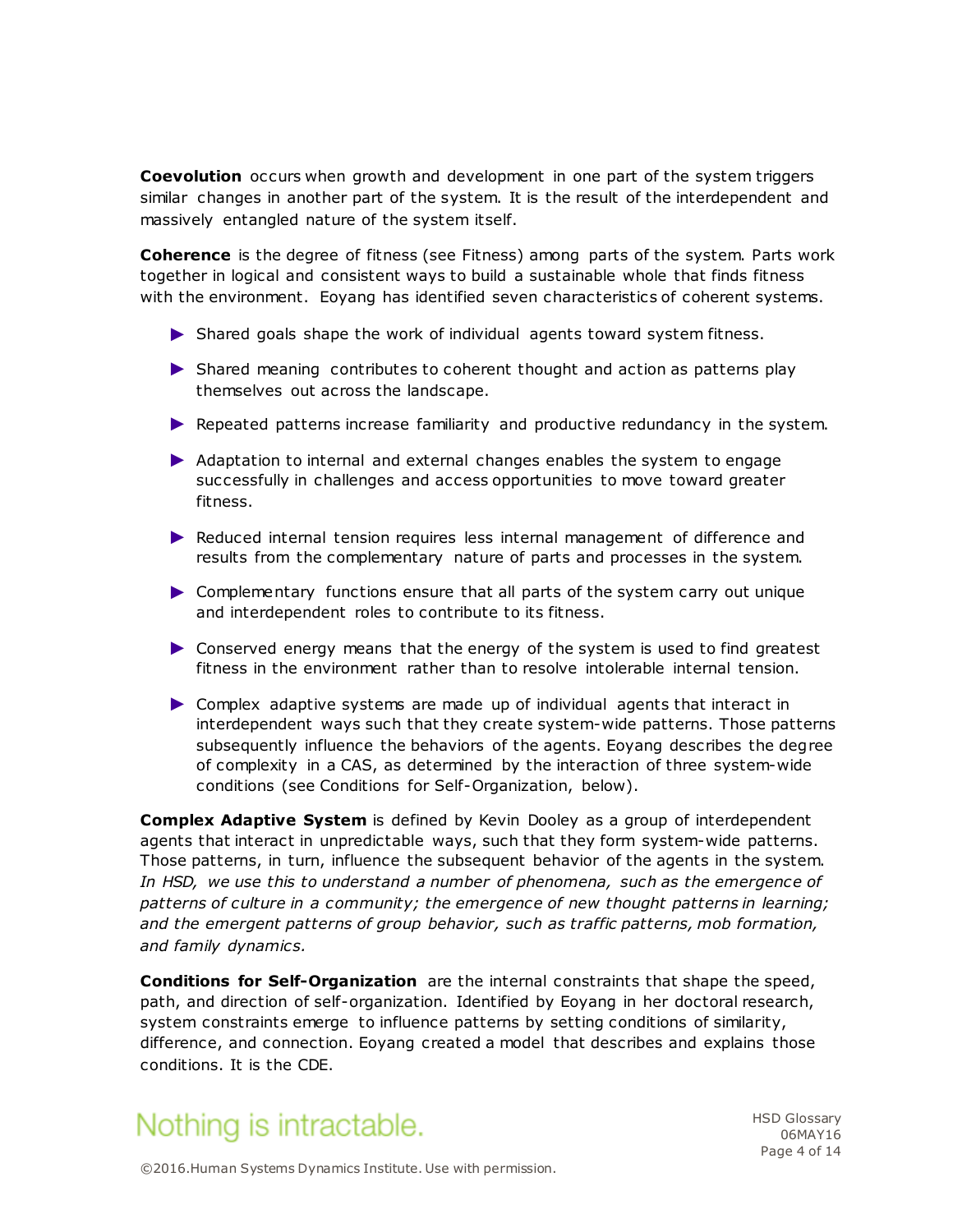- ► **The Container (C)** bounds (see the definition of Boundary, above) the system until patterns can begin to form. They exist at multiple scales, in varied configurations, and are massively entangled with each other. *Containers can be concrete realities in the system, such as the physical location or space. They can also be concepts and ideas that draw people together. Meeting agendas, for example, create a boundary that shapes the patterns of flow and productivity in the meeting. They can be affinities that draw people together, such as friendships or shared interests.*
- ► **Difference (D)** in the system allows for change as agents negotiate and accommodate diversities that separate them. While a highly diverse system usually has too many differences to count, the important shifts will happen around those differences that are most critical to the system's overall fitness. *Differences in a system may be expressed as difference in kind or degree.*  Leadership skill is different from accounting skill (kind of difference). One person *may have more years of leadership experience than another person (degree).*
- ► **Exchanges (E)** allow agents in a system to connect across differences. Exchange is the flow of information and other resources across the system. *Flow can be facilitated through human interaction; through the rules and regulations that inform decisions; or through shifting of resources such as money, goods, and time that represent value in a system.*

**Conflict Circles** is an HSD model/method that helps to untangle complex stories and diverse perspectives in difficult situations. As individuals focus on differences that make a difference to them, they clarify their own perspectives, and ask questions of others to come to shared understanding about the conflict they face. This is based on a model that was originated by the Landmark Forum.

**Constraints** are limitations or restrictions that emerge from within a system. This is about the degree to which expectations, policies, processes, interactions, and connections inside the system influence agents' interactions and responses, creating tension in the system. Through the process of self-organization, constraints emerge in a system and dissipate the "chaos" and uncertainty that exists. As they emerge, constraints shape the path of self-organization and the emergence of patterns across the system. Constraints influence emerging patterns by shifting the speed, path, and direction of self-organization.

**Collaborative Adaptive Action Networks (CAANs)** are networks of individuals or organizations that come together to accomplish a task. When their work together is accomplished, the network dissolves its working relationships as the agents are drawn to other work. CAANs are the 21st century form of committees, providing great er adaptability and fluid response as the system encounters and responds to the many forces that shape the internal and external landscapes.



HSD Glossary 06MAY16 Page 5 of 14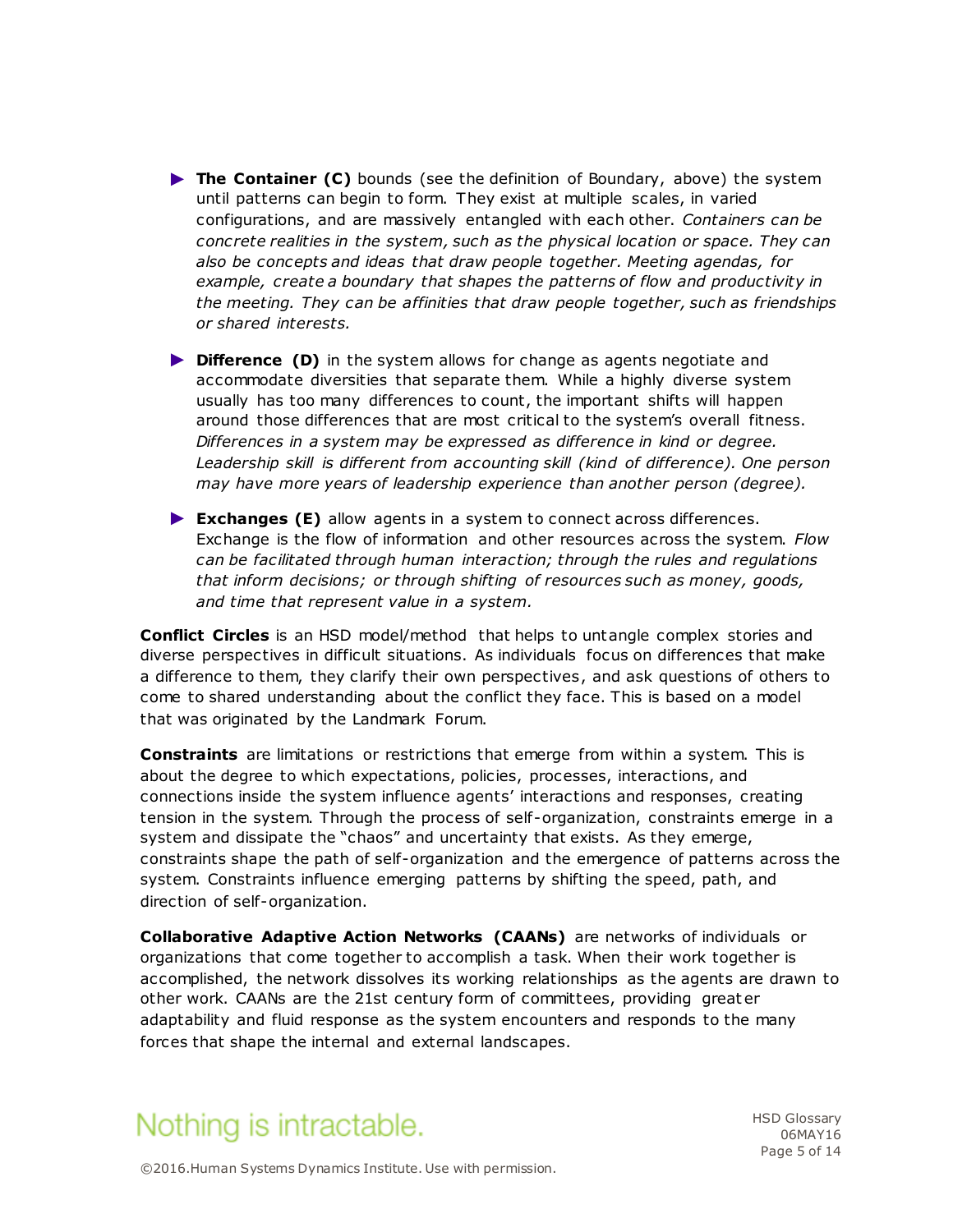**Decision Map** represents three factors at play in individual and organizational decision making. According to Eoyang, Yellowthunder, and Ward, three factors influence decisions in complex and nonlinear ways:

- ► World View emerges as a result of the influences of background, education, and experiences that shape perspectives brought into the decision-making process.
- ► Rules are the parameters and expectations that shape the decision making. They may be formal and published; they may be informal, like community norms; and they can be either conscious or unconscious.
- ► Reality is the tangible evidence or information that presents itself in the environment of the decision making.

### **E**

**Emergence** is the manifestation of new patterns and constraints as a system goes through the process of self-organization.

#### **F**

**Feedback loop** is an exchange that provides a path for sharing information, material, or energy between a system and its environment or internally between and among the agents that make up the system. *In human systems we often form feedback loops to share performance information, track overall health of a system, and to gauge the system's relationship in its landscape.*

**Finite and Infinite Games** provide a metaphor of how systems interact and behave along a continuum of constraint. The idea was introduced by James Carse in his book, *Finite and Infinite Games: A Vision of Life as Possibility and Play*. In HSD we operationalize his concepts in terms of the conditions for self -organizing

- ► Finite games are interactions that are highly constrained by agreed-upon rules, the designation of winners and losers, a known field of play, judges and referees, and players and observers. Human systems engage in finite games when they compete or attend only to what is local and what is current. Players rely on assigned privilege, based on strength, skill, and control. The purpose of a finite game is to win.
- ► Infinite games, on the other hand, are much less constrained. The rules may be clear, but they are not permanent; time is not limited; everyone plays on an ever-changing field; and the purpose of the game is to keep playing. When players perceive the end of the game is near, they change the rules to continue

# Nothing is intractable.

HSD Glossary 06MAY16 Page 6 of 14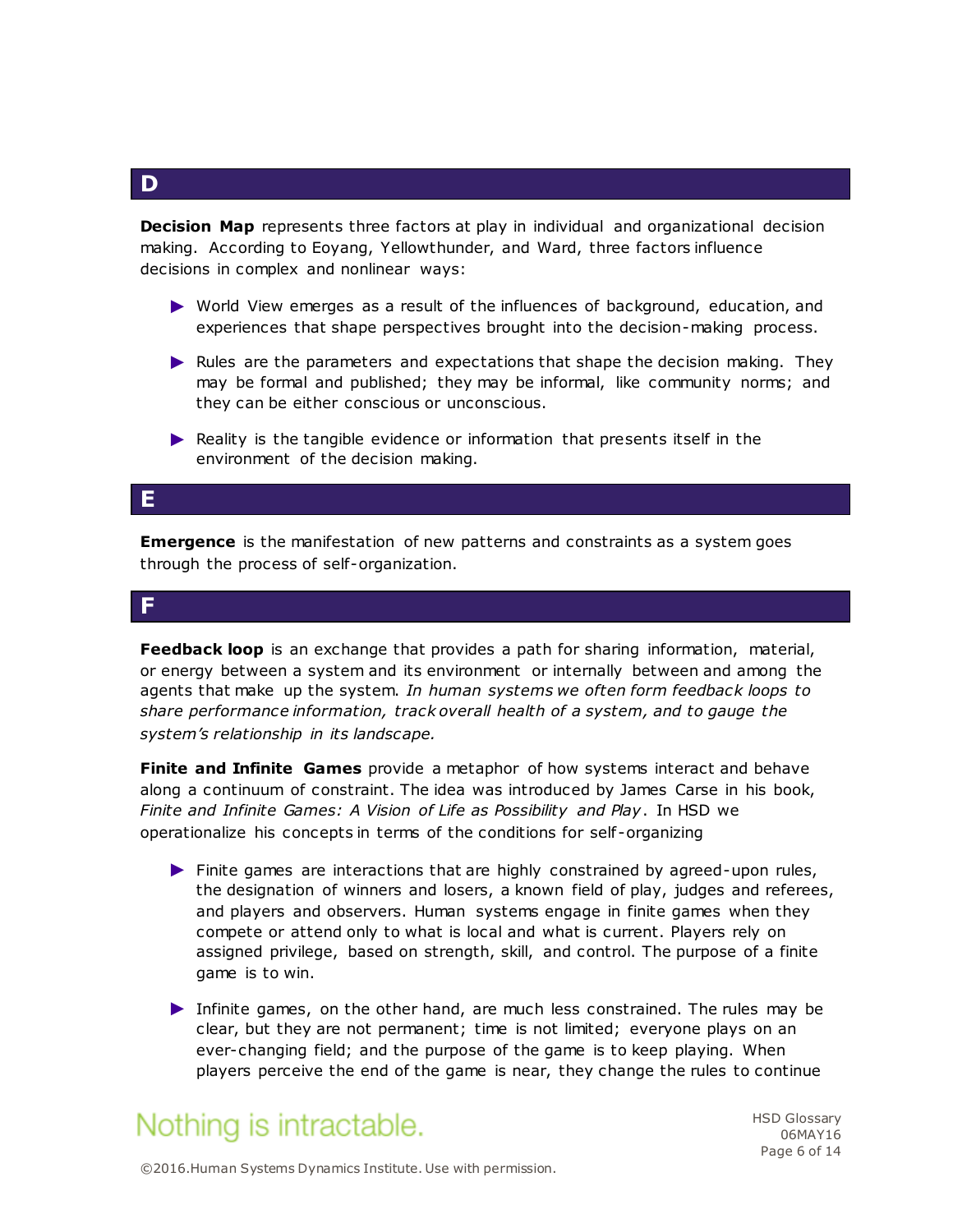playing. They rely on trust, courage, and adaptability, as opposed to individual privilege, to participate in their infinite games.

**Fit/Fitness** means literally, "to be in harmony with or to match." All change in a complex system is due to adaptation of the system as it responds to tensions that limit fitness in its current environment.

**Four truths** is a way of explaining different perspectives and how they come to be. The concept is based on the work of Jurgen Habermas and his ontological realms.

- ► **Objective truth** exists when reasonable people know something to be true, based on evidence they can perceive. *Evaluative data and measurement are examples of objective truth.*
- ► **Normative truth** exists when a group of reasonable people agree that something is true, even if they have no objective data. *Social norms are examples of normative truth.*
- ► **Subjective truth** exists only for an individual, based on his/her own experiences or biases. When subjective truths are intentionally shared across a group of individuals, they become normative truths. *Beliefs and tenets of personal faith and feelings are examples of subjective truth.*
- ► **Complex truth** recognizes all the other truths as equally valid and opens the possibility to focus on whichever of the truths is more useful.

**Fractal** is the name given to images that are generated by nonlinear equations or phenomena, where each part has the same shape or pattern as the whole. Examples include natural shapes like the branching of a tree or the self-similar nature of snowflakes--all are similar in shape, but differ in the particular parts. You can use this idea to understand how patterns of behavior and thought show up at various levels in an organization, community, or family. *The degree of openness and hard work of leadership, sets a pattern for how those characteristics show up in the rest of the system. Healthy, resilient relationships of adults in a system will influence the children's abilities to create those relationships.*

#### **G**

**Generative engagement** is the name given to an HSD-based model that represents one way CDE can shape patterns in the system. In their work, Nations and Holladay suggest the following conditions for creating patterns of generative engagement.

- ► The container is a shared identity where we see the world together, without either of us losing our own, personal identity.
- ► The difference that matters most is the perceived power. In generative

### Nothing is intractable.

HSD Glossary 06MAY16 Page 7 of 14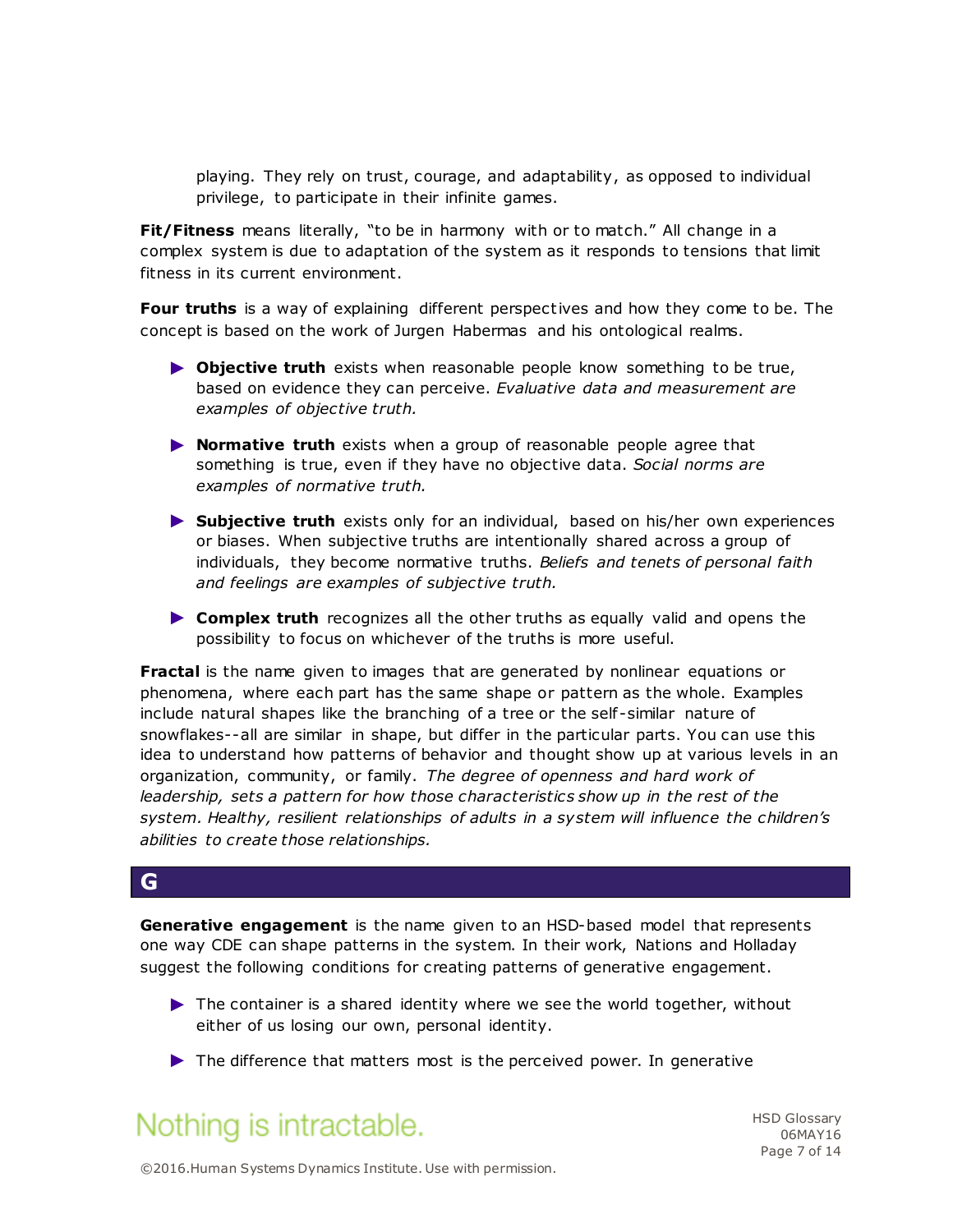engagements power is influence, and you allow others' power to influence you, even as you carefully consider your influence on others.

► The exchanges in generative engagement are shaped to grant voice to others and to generate voice so that others can hear and understand you.

These conditions have the potential to shape generative patterns:

- ► Where identity and power overlap, the emergent patterns contribute to reciprocity.
- ► Where identity and voice overlap, the emergent patterns contribute to authenticity.
- ► Where power and voice overlap, the emergent patterns contribute to justice.

### **H**

**Human systems dynamics (HSD)** is an emerging field of research and practice that applies principles of complexity, nonlinear dynamics, and chaos theory to the study of individuals and groups of humans as they live and work in teams, organizations, and communities. As people come together to work or play, to plan, or to make decisions, each brings myriad experiences, knowledge, and needs. These complicated and free individual and institutional agents interact with each other, resulting in patterns of behavior that emerge from the diversity of the collection. Human systems dynamics is the study of those emergent patterns and what they can teach about productive possibilities for action in human systems at all scales.

### **I**

**Innovation** is the emergence of a unique, fit-to-function response when a complex system faces a challenge or opportunity. In HSD we see innovation as the function of adaptive capacity that enables a system to respond in resilient and responsive ways.

**Interdependent Pairs** is an approach that reflects the complex and interdependent nature of seemingly incompatible patterns in a system. The patterns, however, are linked in dynamical ways that can inform decision making. Leaders can use the idea of interdependent pairs to inform their choices as they address their sticky issues. *An example explores the connections between and among the manufacturing concepts of speed, quality, and cost. You may have to sacrifice speed if you want high quality. Quality of production depends on cost and speed. Working faster may require greater resources, increasing cost.* 

### Nothing is intractable.

HSD Glossary 06MAY16 Page 8 of 14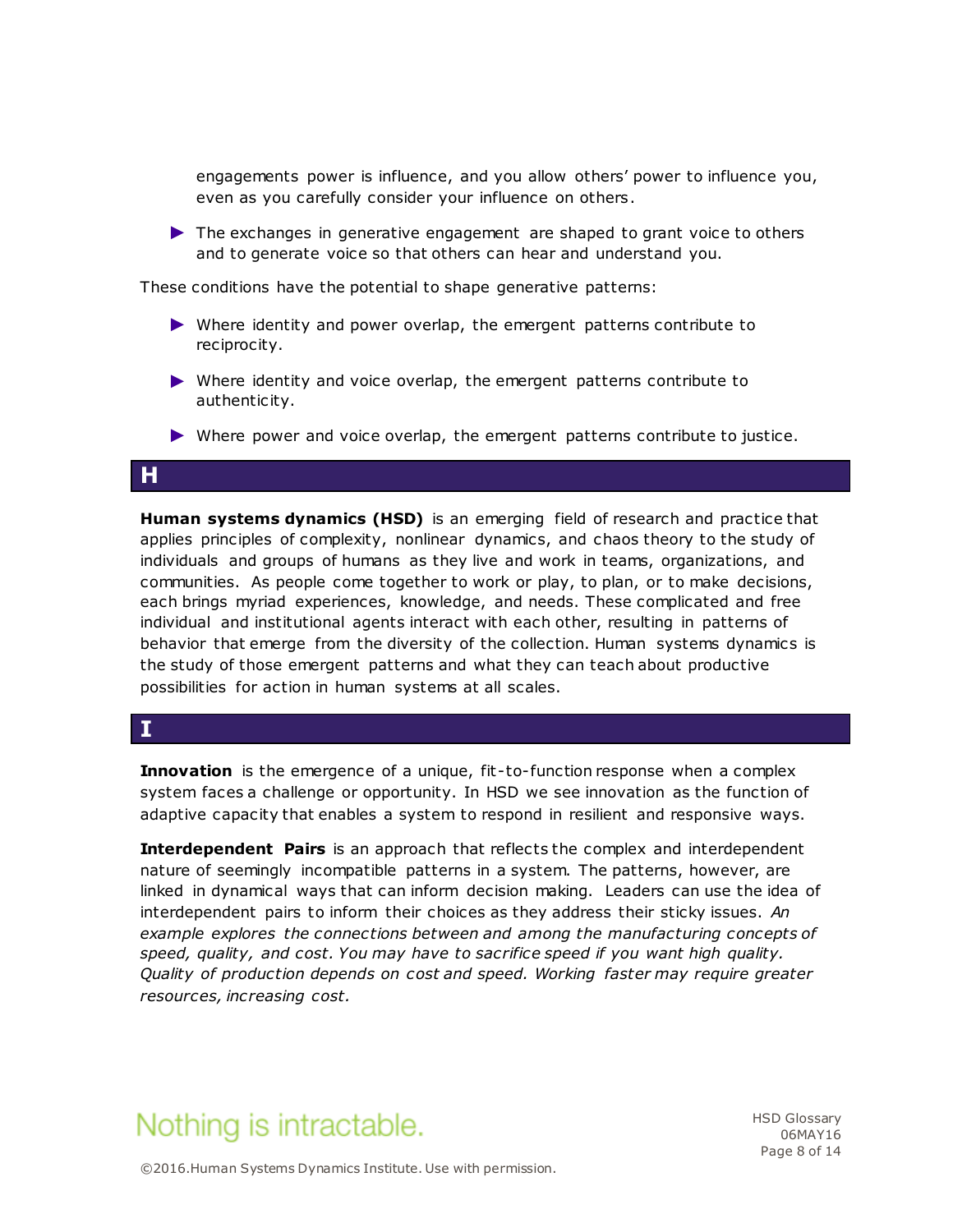**Inquiry** is the practice of seeking what is both true and useful. HSD defines inquiry as the ability and will to:

- ► Turn judgment into curiosity
- ► Turn disagreement into shared exploration
- ► Turn defensiveness into self-reflection
- ► Turn assumptions into questions

#### **L**

**Landscape Diagram** is an HSD-based model that allows you to visualize or map the constraints in a system. The map is represented by two axes. The X-axis represents the degree of certainty (ability to predict the future). The Y-axis represents the degree of agreement (shared expectations, perspectives, or knowledge among a relevant group). You can use this model and method to explore current system constraints that hold you in a particular situation, and take informed action to move toward greater fitness. *The model used in HSD is modified from the work of Zimmerman, Lindberg, and Plsek, who built their work on the original model proposed by Ralph Stacy.* 

**Learning Ecology** is the interconnected system of supports and resources used in training and development opportunities to set conditions for teaching and learning. It consists of the structures, expectations, and assumptions that frame teaching and learning. *In the HSD Professional certification course, for example, the Learning Ecology consists of the materials, conversation, and interactions, and venues, both in person and online, that manifest the 4-month learning experience.*

The key consideration for an ecology that supports deep learning is that it creates a system of teaching/learning that invites learners to engage in whatever way is most fit for them. It is the environment, rather than the sequence of activities, that sets the conditions for teaching and learning that builds skill, ability, and deep understanding of the patterns and conditions that shape one's experience.

**Learning Triangle** is a model/method that represents the interplay between theory and practice that generates individual or group praxis. As you learn new theory, you test it in action to improve performance or to expand the theory. As you learn from your experience of using the theory, you may amend or enhance what you know in support of the theory. That is the essence of praxis—learning from doing and doing to learn.

# Nothing is intractable.

HSD Glossary 06MAY16 Page 9 of 14

©2016.Human Systems Dynamics Institute. Use with permission.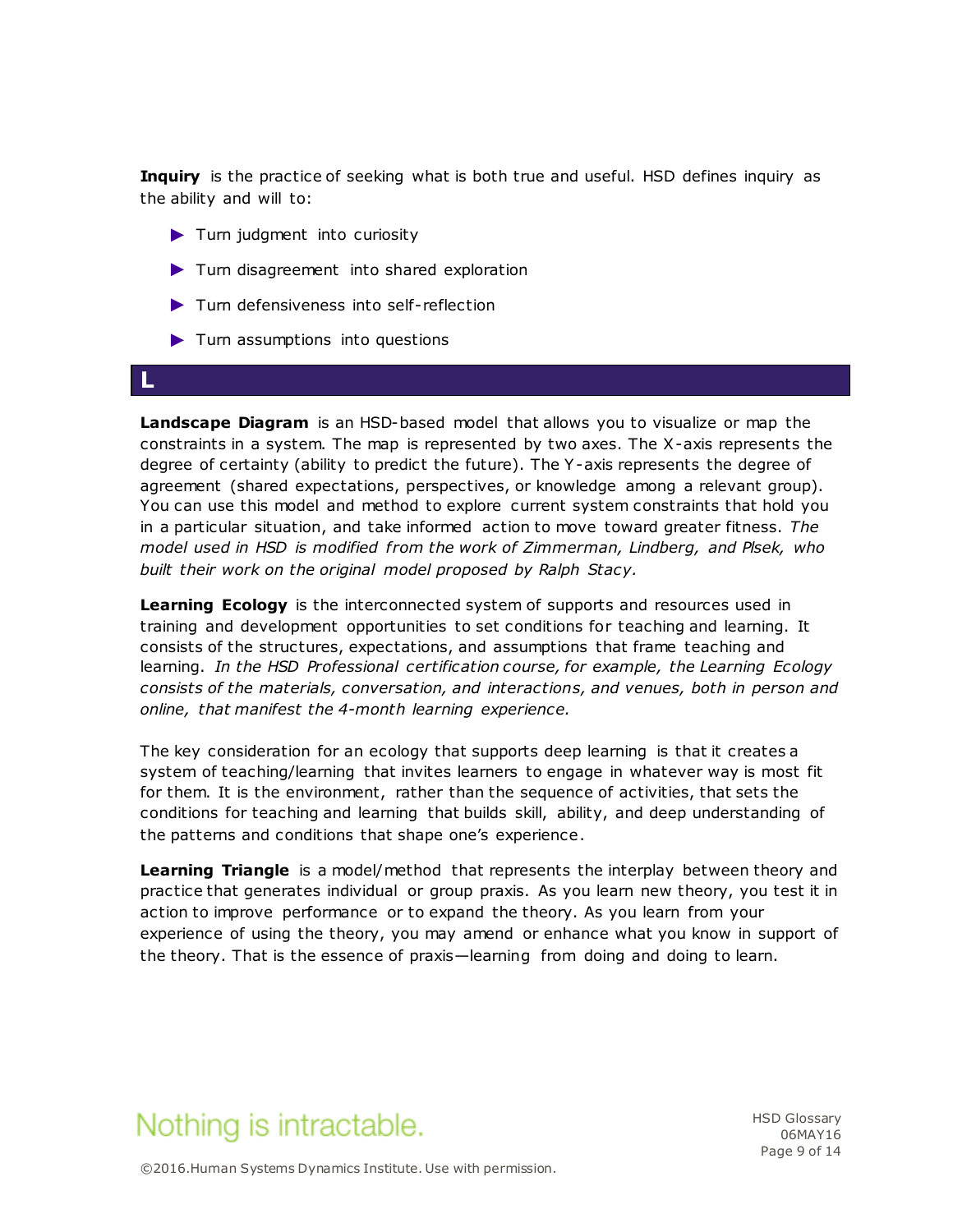**Midlevel abstraction** is a class of models or methods that represents the interrelationships among the conditions that shape the speed, path, and direction of self organization in a complex system. In HSD we use mid-level abstractions to reflect special case applications of the CDE model to help people visualize particular patterns to better understand the dynamics of their systems and support their Adaptive Action.

**Models and Methods** are the graphical representations that help us understand and take informed action in our complex systems. As a model, an image represents the reality of the relationships between the container, differences, and exchanges in a system. As a method, that same image can represent how we can shift the conditions to change the emergent pattern.

#### **N**

**Networks** are groups of interrelated agents that make up a system. In human systems this can be people who come together over a shared interest or common need or concern, and can also include the ideas, communication media and methods, and other connections that hold that group together. A network is made up of nodes, which represent any agent in the network. The nodes are linked by connections. Nodes that have more connections than others are called hubs because they facilitate larger percentages of the flow of information and resources across the system. There are four common types of networks, characterized by the distribution of the density of the nodes.

- ► **Scale-Free networks** are networks where there are a few high-density nodes, a larger number of medium-density modes, and many low-density nodes. Power, information, and other resources are distributed across the network; and each node contributes to system fitness. These are robust networks, but unpredictable.
- ► **Small World networks** are made up of individual nodes where the information and power is clustered, and connected to other nodes locally. Some hubs in these networks have global connections. This means that, from any node in the network, you can be connected globally within two or three steps. This is a highly efficient structure whose behavior and performance may or may not be predictable, depending on the makeup of the network.
- ► **Hub-and-Spoke networks** concentrate power into very busy hubs that are connected to their own group of nodes. In these configurations, the hubs often become overloaded and exhausted. This makes the overall structure relatively fragile because of the total dependence on the hub to serve its own

### Nothing is intractable.

HSD Glossary 06MAY16 Page 10 of 14

**M**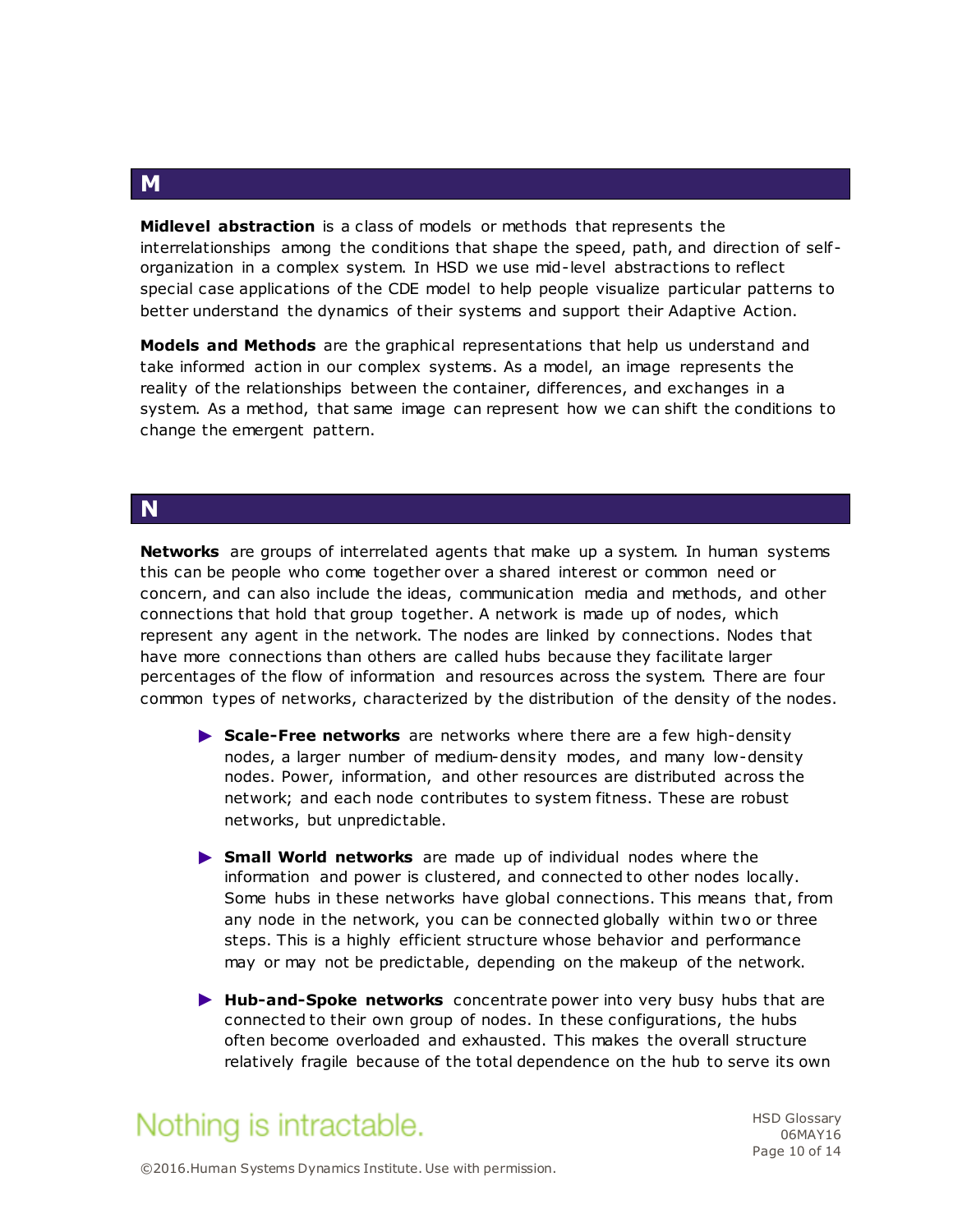group of nodes. If that hub goes out, all the nodes in that hub are disconnected from the whole. At the same time, when the hubs are working, these are highly predictable networks.

► **Random networks** distribute information and power across all nodes, leading to confusion and redundancy. It is a costly network structure that is ultimately unpredictable and inefficient. They are useful, however, in that they can be built quickly for particular needs.

#### **P**

**Pattern** is made up of similarities, differences, and connections that have meaning across space and time. They emerge as a process of self-organization occurs in the system.

**Pattern Logic** is the use and study of disciplined reasoning based on the conditions for self-organizing (Eoyang CDE). The effective use of Pattern Logic builds adaptive capacity to respond to unpredictable change in complex environments.

**Praxis** is an activity that depends equally on theoretical knowing and practice. We engage in praxis as we take the HSD theory and apply it in Adaptive Action to see, understand, and influence patterns in our complex systems.

#### **R**

**Radical Inquiry** is a process of self-reflection done by individuals or groups to identify and define desired patterns of interaction and decision making. According to Holladay and Tytel, it helps clarify questions of identity (Who are we/Who am I?), focus (What's important to us/me?), and connection (How will we/I connect?) to inform decision and action to influence emergent patterns.

**Resilience** is the ability of a system to hold its integrity across space and time while adaptive to changing conditions. According to Barabasi, resilient systems are characterized by the following:

- ► They are sensitive to changes, challenges, and opportunities in the environment.
- ► They are responsive to those changes as they seek to relieve tension in the system and find best fit for optimal performance.
- ► They are robust, with multiple strong connections to ensure information, resources, and energy and are easily available across the system.



HSD Glossary 06MAY16 Page 11 of 14

©2016.Human Systems Dynamics Institute. Use with permission.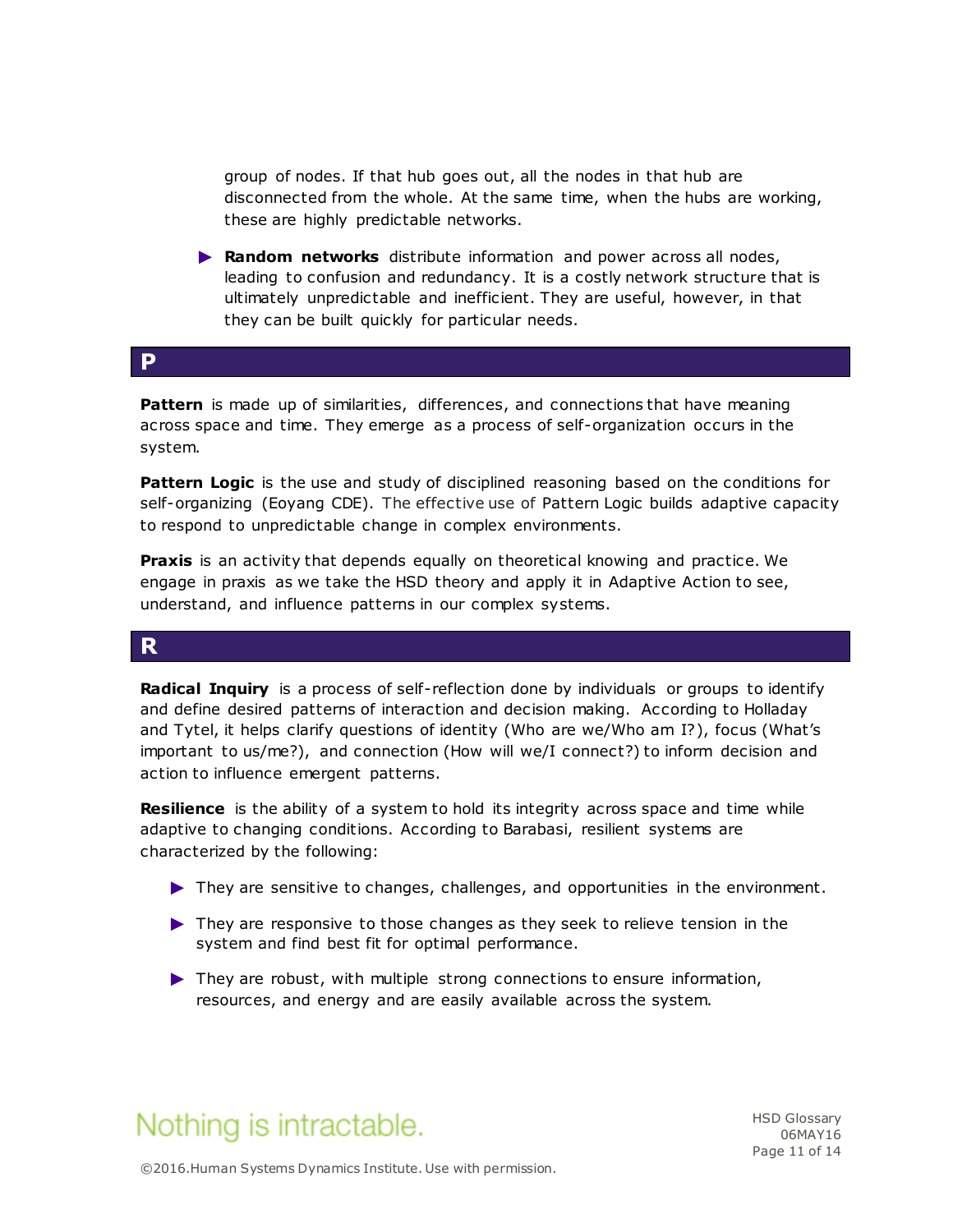**Scale** refers to the level of organization in any given system. Systems are made up of parts that are made up of parts that are made up of parts. It is an infinite image of connection from the smallest of parts to the all-encompassing totality of the system. If you consider the place where you want to focus as the whole, then you can consider the next smaller scale (part) and the next larger scale (greater whole). Examples:

- ► *As an entity my immediate family is a whole. My two daughters and I are the parts. And we exist as a part of a greater whole that is made up of my three sisters and their families.*
- ► *At the same time I can consider my hand as whole and complete. It has parts that are the fingers and thumb, palm, nails, muscles, nerves, skin, etc . At the same time is it an integral part of the greater whole that is my body.*
- ► *A department in a business can be considered as a whole, with the individuals who work there as the parts, and the business overall as the greater whole.*
- ► *If an idea is whole and complete, its parts are the concepts and words that frame the idea, and is it a part of the greater whole, which creates a perspective or worldview.*

**Scale-Free Dissemination** is a method of distribution that takes advantage of the scale-free nature of a network. By sharing parameters and focused information and resources across the network, each node is able to use general rules and find its own best results to challenges and opportunities, while remaining coherent with the whole.

**Self-Organization** is the emergence of patterns in a complex adaptive system, resulting from the interdependent interactions of agents inside that system. Self organization influences and is influenced by system conditions (CDE).

**Semi-autonomous agents** are the parts (individuals, groups, ideas, thoughts, traditions, etc .) that make up a system. They operate within system constraints, but they have enough freedom to respond to the tension in the system as they interact with each other. Because they respond in nonlinear ways to the unpredictable tension in the system, their behaviors are unpredictable. Observers may anticipate actions over time or across a large group, but they cannot predict what any one agent will do at a particular moment.

**Simple Rules** are systemic agreements that inform action to set conditions to shape emergent patterns in the processes of self-organization. Simple rules emerge from covert and/or overt agreement among the agents, informing decisions and actions to create coherence across the whole.



HSD Glossary 06MAY16 Page 12 of 14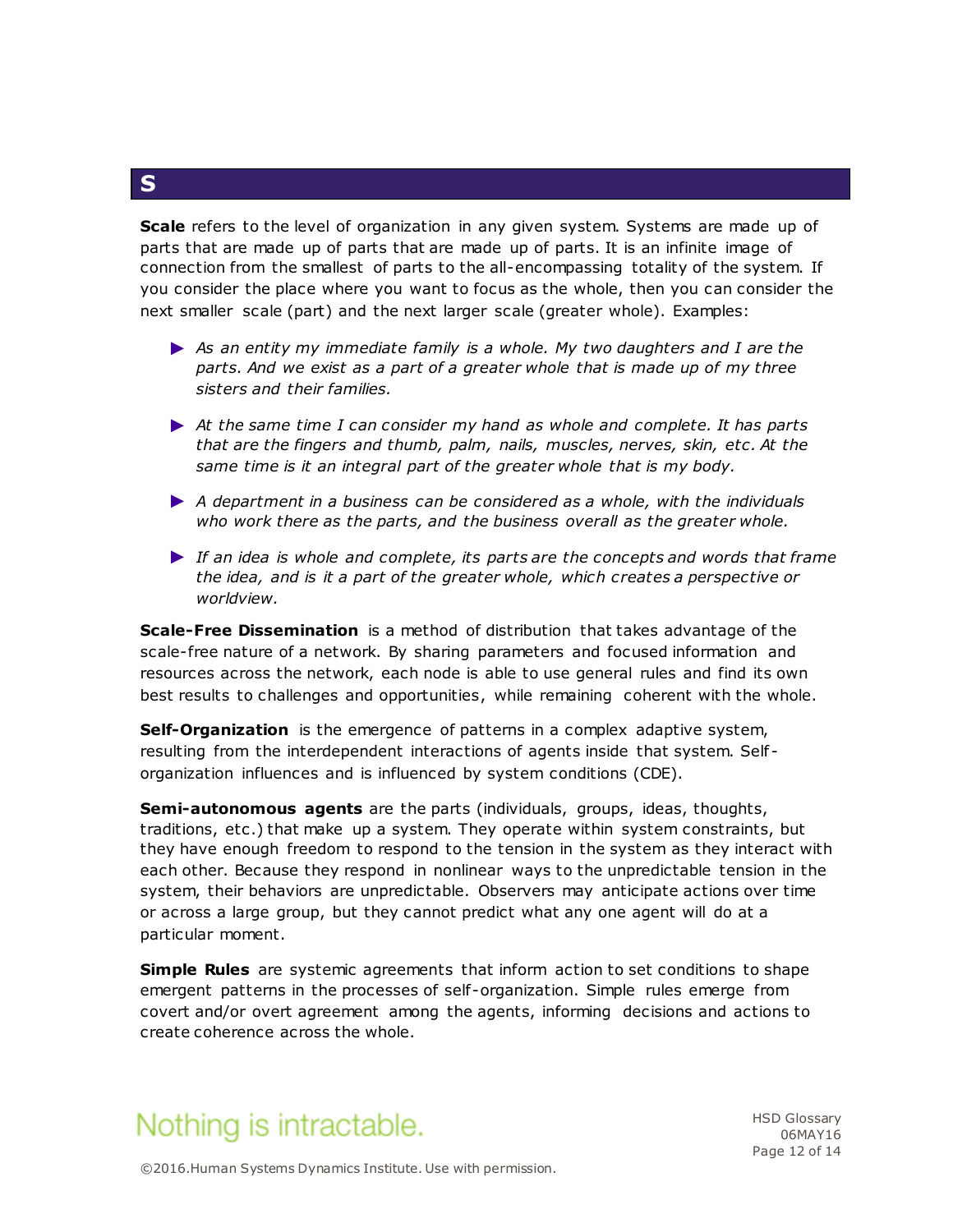**Strategic Adaptive Action** is a process that enables coherent planning and action across a complex, self-organizing system. By establishing system-wide direction, a short list of simple rules, and explicit expectations and roles, this method of planning enables individual skills and opportunity for local planning and action. Based on the belief that local action fuels change at larger scales and that global patterns inform local ones, this model of planning informs action among local agents to enable most effective adaptation, with Adaptive Action cycles of many different lengths—short, medium and long—and scope—local, global.

#### **T**

**Transformation** is the emergence of new patterns of decision making and action that lead to system-wide change. It results when any condition of a system is changed so that a new pattern persists.

### **U**

**Uncertainty** is the lack of stability that leaves you unable to predict or control the movement, path, or outcomes in a complex system. Uncertainty increases as the complexity of the system increases.



HSD Glossary 06MAY16 Page 13 of 14